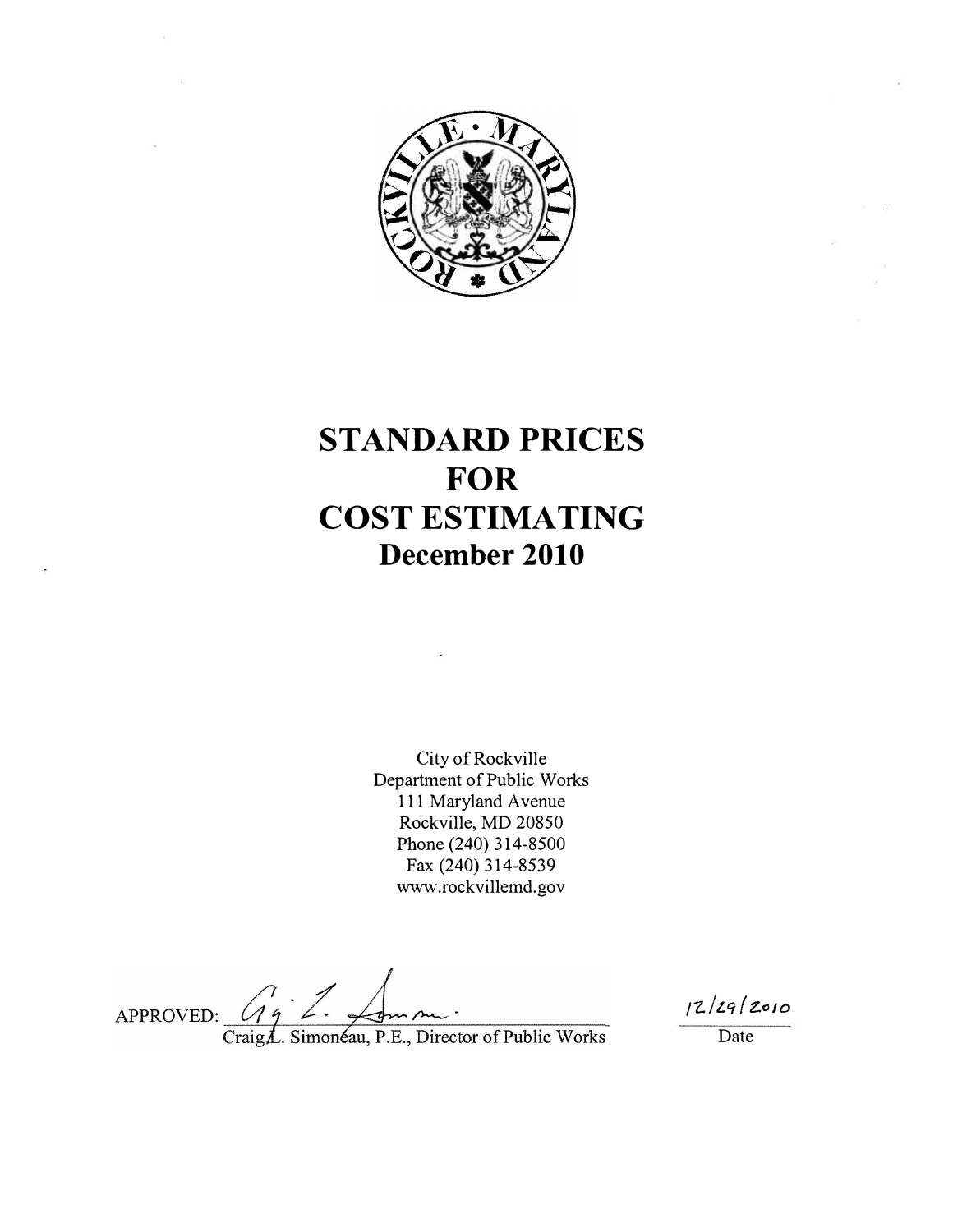

# **STANDARD PRICES FOR COST ESTIMATING**

# **CITY OF ROCKVILLE DEPARTMENT OF PUBLIC WORKS DECEMBER 2010**

## **Table of Contents**

| Section | Item                                           | Pages   |
|---------|------------------------------------------------|---------|
|         | Demolition, Utility Adjustments and Relocation |         |
| 2       | Sediment Control and Earthwork                 | 2,3     |
| 3       | Stormwater Management and Stream Restoration   | 4,5     |
| 4       | <b>Storm Drainage</b>                          | $6 - 9$ |
| 5       | Water and Sewer                                | 10      |
| 6       | Paving                                         | 11,12   |
| 7       | Traffic, Striping, Signage, Pavement Marking,  |         |
|         | and Maintenance of Traffic                     | 13,14   |
| 8       | Miscellaneous                                  | 15      |

Notes:

- 1. The unit costs contained on the following pages are for normal and customary installations. Where unusual circumstances exist, the unit costs must be adjusted to account for additional anticipated costs.
- 2. The unit costs are for materials and installation, unless otherwise noted.
- 3. The notation TBD = To Be Determined and indicates that the consultant must provide an industry accepted estimate as a standard unit has not been established.
- 4. The consultant must provide an industry accepted and current estimate for any materials that are approved and permitted by the City but not included in this document
- 5. Unit costs for storm drain structures and sewer manholes are assumed to be precast, unless otherwise noted. The Consultant must provide industry accepted and current estimates for any structures that are poured in place.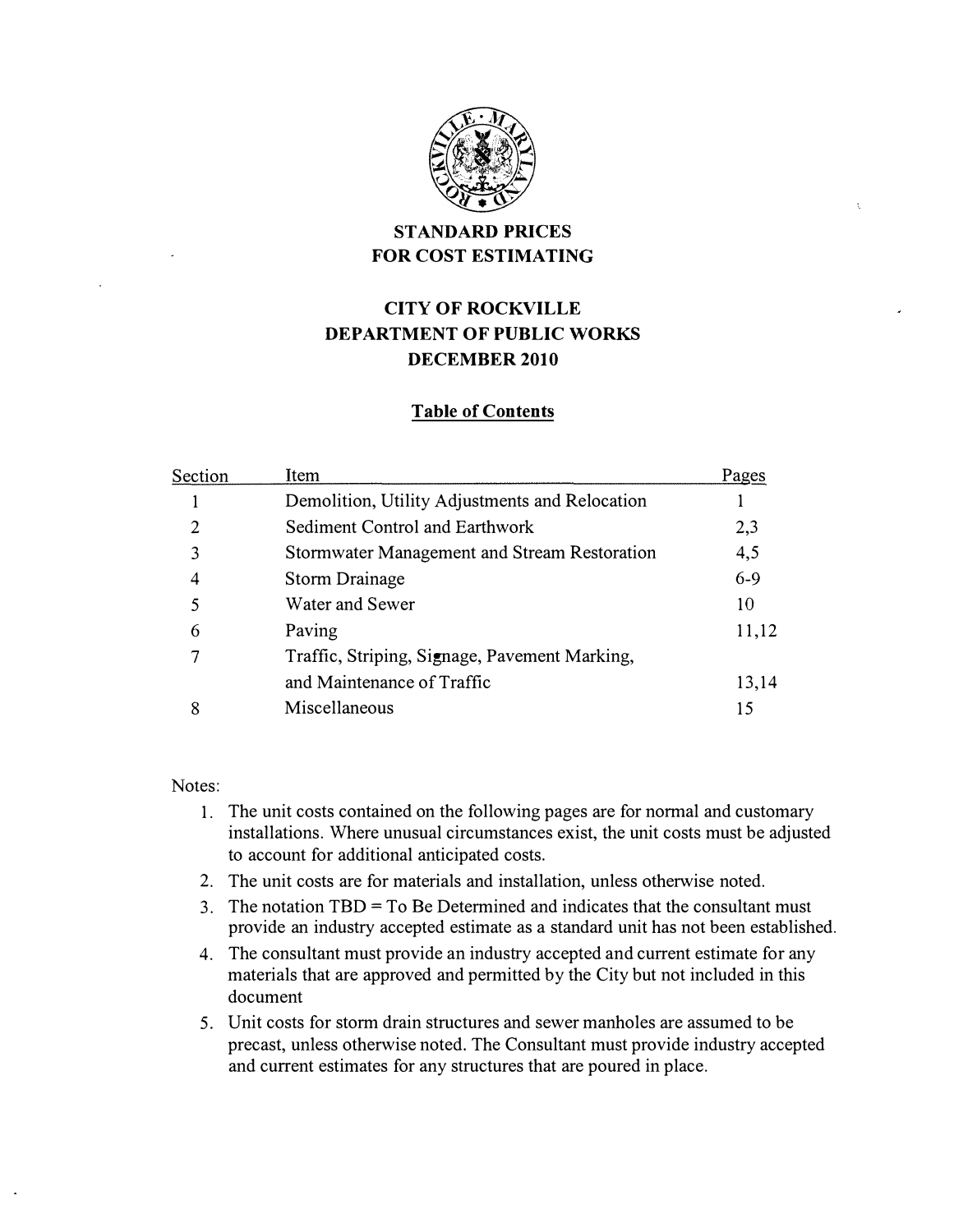# **Section 1 Demolition, Utility Adjustments and Relocations**

|                                                                                 |                 | <b>UNIT</b> |
|---------------------------------------------------------------------------------|-----------------|-------------|
| <b>ITEM</b>                                                                     | <b>UNIT</b>     | <b>COST</b> |
| <b>Demolition</b>                                                               |                 |             |
| Remove and Dispose of Concrete Curb and Gutter                                  | LF              | \$12.00     |
| Remove and Dispose of Concrete Driveway Aprons                                  | $\overline{SY}$ | \$12.00     |
| Remove and Dispose of Asphalt Paving                                            | <b>SY</b>       | \$14.00     |
| Remove and Dispose of Concrete/Asphalt Sidewalk                                 | SY              | \$12.00     |
| Remove and Dispose of Piping                                                    | LF              | \$20.00     |
| Remove and Dispose of Concrete Headwalls                                        | <b>CY</b>       | TBD         |
| Sawcut Existing Paving (does not include removal and disposal of paving)        | LF              | \$3.00      |
| Remove and Dispose of Existing Manholes                                         | EA              | <b>TBD</b>  |
| Remove and Dispose of Existing Storm Drain Inlets                               | EA              | TBD         |
| Remove and Dispose of Fire Hydrant                                              | EA              | \$2,000.00  |
| Remove and Dispose of Guardrail/Concrete Barricade                              | LF              | \$15.00     |
| Remove and Dispose of Existing Pavement Markings, Any Width                     | LF              | \$0.55      |
| Remove and Dispose of Existing Pavement Marking Letters, Numbers, Symbols or    |                 |             |
| <b>Arrows</b>                                                                   | LF              | \$0.55      |
|                                                                                 |                 |             |
| Removal and Disposal of Individual Trees                                        |                 |             |
| $<$ 6" Diameter                                                                 | EA              | \$100.00    |
| 6"-12" Diameter                                                                 | $E\overline{A}$ | \$300.00    |
| >12"-24" Diameter                                                               | EA              | \$750.00    |
| >24"- 36" Diameter                                                              | EA              | \$900.00    |
| >36" Diameter                                                                   | EA              | \$1,500.00  |
| Stump Removal Only - Under 30" diameter                                         | EA              | \$250.00    |
| Stump Removal Only - Over 30" diameter                                          | EA              | \$450.00    |
|                                                                                 |                 |             |
| <b>Utility Adjustments and Relocations</b>                                      |                 |             |
| Vertically Adjust Sewer Manhole Top (first 6" only)                             | EA              | \$400.00    |
| Vertically Adjust Sewer Manhole (each additional 1" beyond first 6")            | EA              | \$250.00    |
| Relocate Fire Hydrant                                                           | EA              | \$2,500.00  |
| Vertically Adjust Water Valve Box or Meter (first 6" only)                      | EA              | \$400.00    |
| Vertically Adjust Water Valve Box or Meter (each additional 1" beyond first 6") | EA              | \$200.00    |
| Horizontally Adjust Water Meter (along existing line only)                      | EA              | \$600.00    |
| <b>Brace Utility Pole</b>                                                       | EA              | \$3,500.00  |
|                                                                                 |                 |             |
| <b>Miscellaneous</b>                                                            |                 |             |
| Test Pit, Hand Dug                                                              | <b>CY</b>       | \$60.00     |
| Remove and Dispose of Ex. Fence (Any Type)                                      | LF              | \$20.00     |
| Remove and Replace Concrete Sidewalk                                            | SY              | \$57.00     |
| Remove and Replace Driveway Apron                                               | SY              | \$82.00     |
|                                                                                 |                 |             |

December 20IO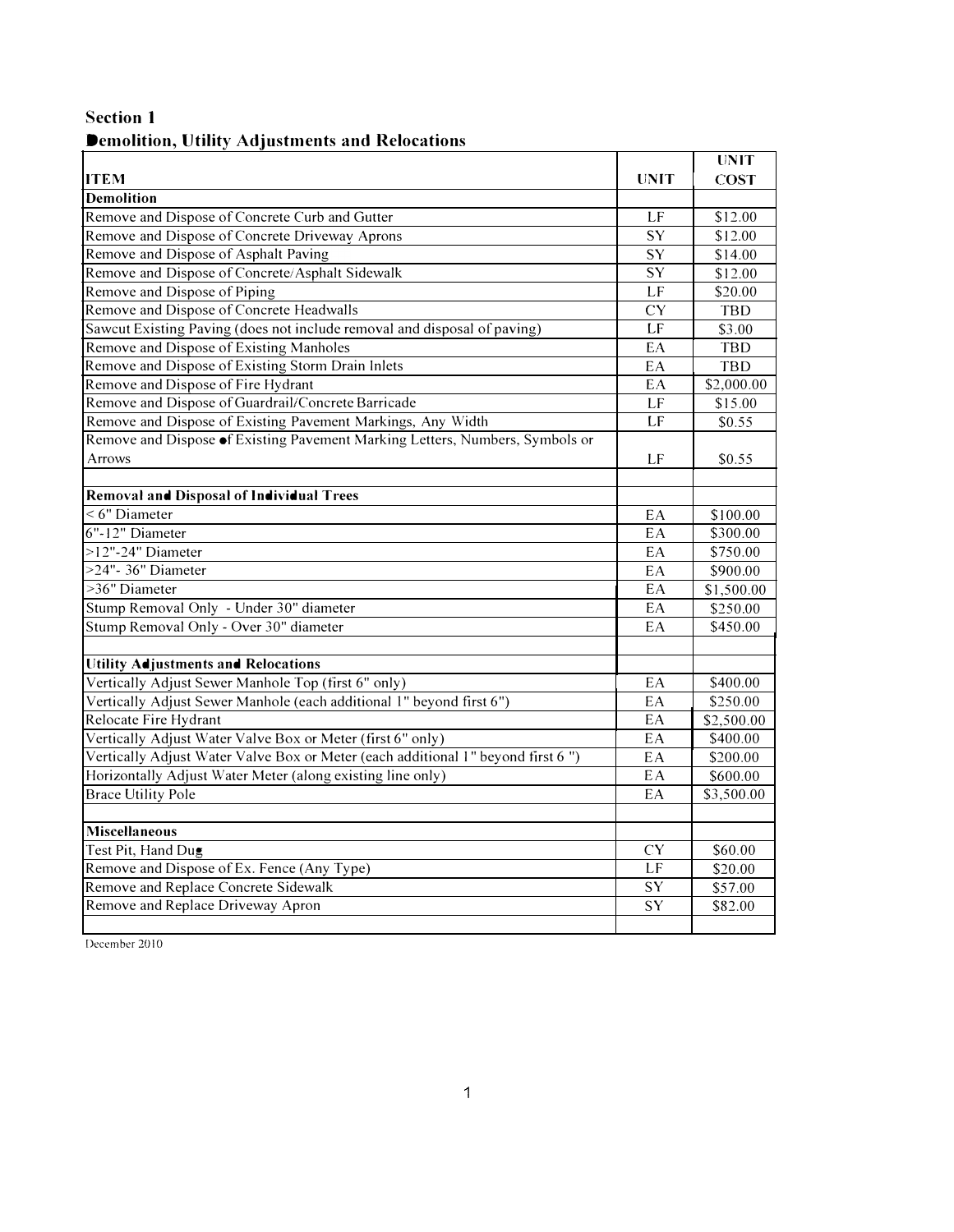## **Sediment Control and Earthwork**

| <b>ITEM</b>                                                             | <b>UNIT</b>     | <b>UNIT COST</b> |
|-------------------------------------------------------------------------|-----------------|------------------|
| Earthwork                                                               |                 |                  |
| Excavation (First 2000 CY)                                              | <b>CY</b>       | \$25.00          |
| Excavation (Over 2000 CY)                                               | CY              | \$20.00          |
| <b>Excavation Hauled Off- Site</b>                                      | CY              | \$25.00          |
| <b>Borrow</b>                                                           | CY              | \$25.00          |
| Rock Excavation for Roadway                                             | CY              | \$50.00          |
| <b>Structural Fill</b>                                                  | <b>CY</b>       | \$30.00          |
|                                                                         |                 |                  |
| <b>Earthen Dike</b>                                                     |                 |                  |
| Type $A-1$ , $A-2$                                                      | LF              | \$5.00           |
| Type A-3, A-4                                                           | LF              | \$8.00           |
| Type $B-1$ , $B-2$                                                      | LF              | \$10.00          |
| Type $B-3$                                                              | LF              | \$16.00          |
|                                                                         |                 |                  |
| <b>Temporary Swale</b>                                                  |                 |                  |
| Type $A-1$ , $A-2$                                                      | EA              | \$4.00           |
| Type $A-3$ , $A-4$                                                      | EA              | \$9.00           |
| Type $B-1$ , $B-2$                                                      | EA              | \$12.00          |
| Type $B-3$                                                              | EA              | \$15.00          |
|                                                                         |                 |                  |
| <b>Inlet Protection</b>                                                 |                 |                  |
| For 5' Inlet                                                            | EA              | \$125.00         |
| For 10' Inlet                                                           | EA              | \$200.00         |
| For 15' Inlet                                                           | EA              | \$300.00         |
| For 20' Inlet                                                           | EA              | \$325.00         |
| For Yard Inlet                                                          | EA              | \$300.00         |
|                                                                         |                 |                  |
| <b>Pipe Slope Drain (HDPE)</b>                                          |                 |                  |
| $\overline{12}$ "                                                       | LF              | \$20.00          |
| 15"                                                                     | LF              | \$25.00          |
| $\overline{18"}$                                                        | $\overline{LF}$ | \$30.00          |
| $\overline{24"}$                                                        | LF              | \$35.00          |
| 36"                                                                     | LF              | \$40.00          |
|                                                                         |                 |                  |
| <b>Rip Rap Inflow/Outflow Protection (with Fabric)</b>                  |                 |                  |
| Outflow Protection at the end of a Berm or Swale                        | <b>CY</b>       | \$65.00          |
| Inflow Protection into a Trap or Basin                                  | <b>CY</b>       | \$65.00          |
|                                                                         |                 |                  |
| Dewatering Device (includes CMP Riser, barrel, stone, filter fabric and |                 |                  |
| connecting pipe)                                                        |                 |                  |
| 12" Riser, etc.                                                         | EA              | \$1,000.00       |
| 18" Riser, etc.                                                         | EA              | \$2,500.00       |
| 24" Riser, etc.                                                         | EA              | \$5,000.00       |
| 30" Riser, etc.                                                         | EA              | \$10,000.00      |
| 36" Riser, etc.                                                         | EA              | \$12,000.00      |
| 42" Riser, etc.                                                         | EA              | \$15,000.00      |
|                                                                         |                 |                  |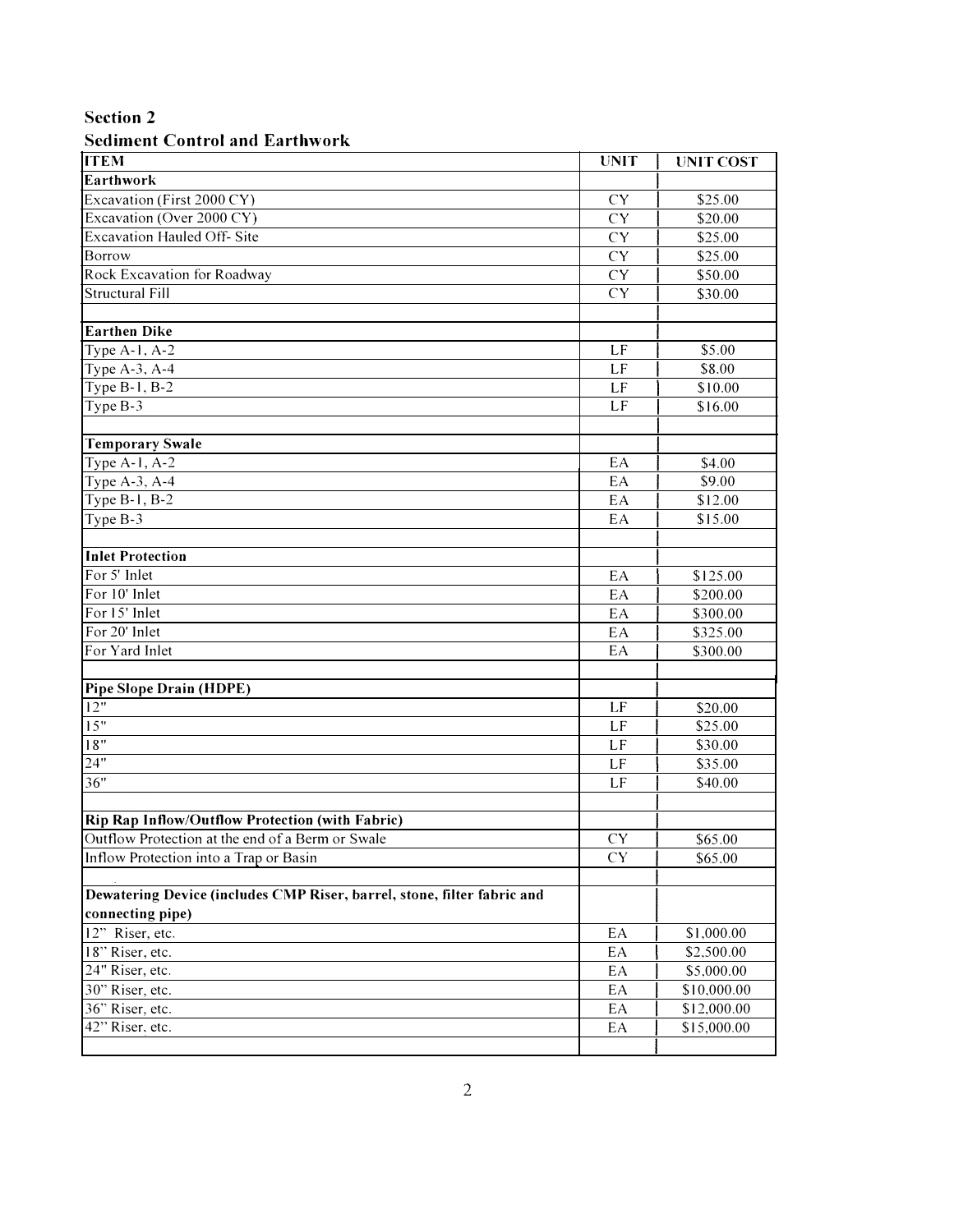**Section 2 (Cont.)** 

## **Sediment Control and Earthwork**

| <b>ITEM</b>                                                 | <b>UNIT</b>            | UNIT COST   |
|-------------------------------------------------------------|------------------------|-------------|
| <b>Stabilization</b>                                        |                        |             |
| Hydroseeding                                                | SY                     | \$0.75      |
| Solid Sodding                                               |                        |             |
| (First 1,000 SY.)                                           | SY                     | \$7.00      |
| Solid Sodding                                               |                        |             |
| (Excess Over 1,000 SY.)                                     | SY                     | \$6.00      |
| Temporary Seeding and Straw Mulching                        | $\overline{SY}$        | \$1.00      |
| <b>Erosion Matting</b>                                      | SY                     | \$2.50      |
|                                                             |                        |             |
| <b>Clear and Grubbing</b>                                   |                        |             |
| Clear and Grubbing - Light                                  | Acre                   | \$8,000.00  |
| Clearing and Grubbing - Medium                              | Acre                   | \$9,000.00  |
| Clearing and Grubbing - Heavy                               | Acre                   | \$10,000.00 |
|                                                             |                        |             |
| <b>Miscellaneous</b>                                        |                        |             |
| Stabilized Construction Entrance (Community or Subdivision) | EA                     | \$1,750.00  |
| Stabilized Construction Entrance (One Single Family)        | EA                     | \$800.00    |
| Stabilized Construction Entrance with Wash Rack             | EA                     | \$2,000.00  |
| Silt Fence                                                  | LF                     | \$4.00      |
| Super Silt Fence                                            | LF                     | \$8.00      |
| <b>Tree Protection Fence</b>                                | LF                     | \$4.00      |
| Welded Wire Safety Fence                                    | LF                     | \$3.00      |
| Root Pruning                                                | LF                     | \$4.00      |
| Sump Pit                                                    | EA                     | \$1,000.00  |
| MSHA #2 Stone                                               | <b>CY</b>              | \$35.00     |
| Temporary Class I Rip Rap for Sediment Control              | <b>TON</b>             | \$47.00     |
| Temporary Class I Rip Rap for Sediment Control              | <b>CY</b>              | \$65.00     |
| Sand Bag/Stone Diversion                                    | LF                     | \$25.00     |
| <b>Stone Check Dam</b>                                      | EA                     | \$500.00    |
| Filter Fabric                                               | <b>SY</b>              | \$5.00      |
| Temporary Stream Crossing Bridge                            | EA                     | TBD         |
| Sheeting and Shoring for Excavation (Depths below 10')      | $\overline{\text{SF}}$ | TBD         |
| Topsoil                                                     | <b>CY</b>              | \$50.00     |
| MSHA #57 Stone                                              | <b>CY</b>              | \$40.00     |
| Asphalt Berm                                                | LF                     | \$25.00     |
| Portable Sediment Tank                                      | EA                     | \$1,800.00  |
|                                                             |                        |             |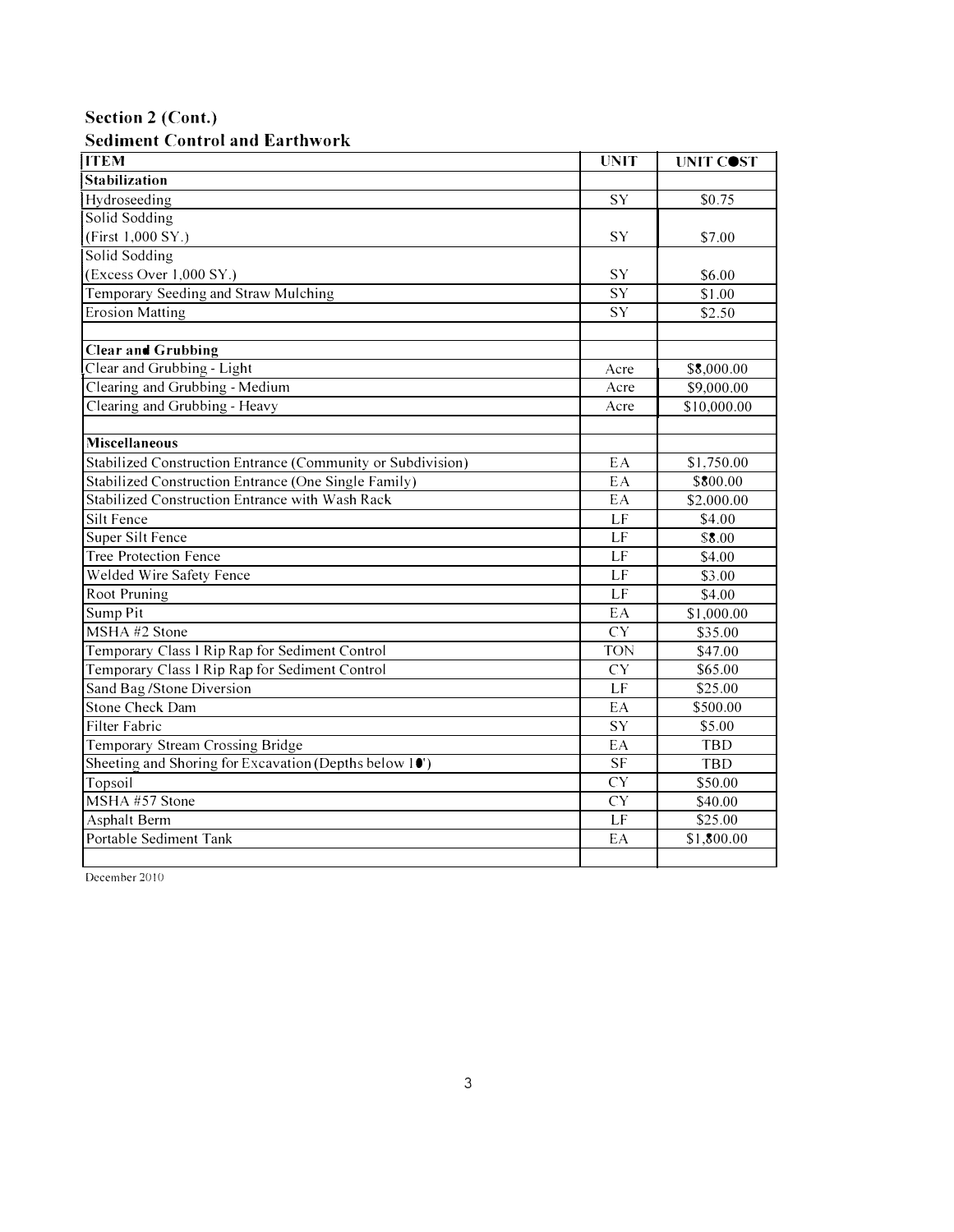## **Stormwater Management and Stream Restoration**

| <b>ITEM</b>                                          | <b>UNIT</b> | UNIT COST  |
|------------------------------------------------------|-------------|------------|
| <b>Earthwork</b>                                     |             |            |
| Excavation (First 2000 CY)                           | <b>CY</b>   | \$25.00    |
| Excavation (Over 2000 CY)                            | <b>CY</b>   | \$20.00    |
| <b>Excavation Hauled Off-Site</b>                    | <b>CY</b>   | \$25.00    |
| Dam Embankment                                       | <b>CY</b>   | \$40.00    |
| Clay Core Trench/Liner                               | <b>CY</b>   | \$50.00    |
|                                                      |             |            |
| Perforated PVC Underdrains (Includes cap and elbows) |             |            |
| $\overline{4"}$                                      | LF          | \$8.00     |
| 6"                                                   | LF          | \$10.00    |
| 8"                                                   | LF          | \$13.00    |
| 10"                                                  | LF          | \$15.00    |
| 12"                                                  | LF          | \$20.00    |
|                                                      |             |            |
| Trash Rack                                           |             |            |
| Anti - Vortex type - CMP Up to 24" Diameter          | EA          | \$500.00   |
| Anti - Vortex type - CMP Over 24" Diameter           | EA          | \$1,000.00 |
| Rebar Trash Rack on Concrete                         | EA          | <b>TBD</b> |
| All other types                                      | EA          | <b>TBD</b> |
|                                                      |             |            |
| <b>Stream Valley Restoration</b>                     |             |            |
| Channel Excavation                                   | <b>CY</b>   | \$35.00    |
| Imbricated Rip Rap                                   | <b>CY</b>   | \$150.00   |
| Rock Vane                                            | LF          | \$150.00   |
| Step Pools                                           | SY          | \$150.00   |
| Rootwad                                              | EA          | \$500.00   |
| Rock Cross Vane                                      | LF          | \$200.00   |
| <b>Stone Toe Protection</b>                          | LF          | \$55.00    |
| Live Stake                                           | EA          | \$5.00     |
| <b>Brush Layering</b>                                | SY          | \$150.00   |
| 16" Natural Fiber Roll                               | LF          | \$20.00    |
| 18" Natural Fiber Roll                               | LF          | \$22.00    |
| Live Facine                                          | SY          | \$30.00    |
| Coir Fiber Matting                                   | LF          | \$5.00     |
| Stream Diversion (Pump)                              | <b>DAY</b>  | \$500.00   |
| Other Stream Valley Stabilization Measures           | <b>TBD</b>  | <b>TBD</b> |
|                                                      |             |            |
| Landscaping                                          |             |            |
| <b>Wetlands Plants</b>                               | EA          | \$10.00    |
| Shrubs - 2 or 3 Gallon Container                     | EA          | \$35.00    |
| Native Deciduous Trees - 2 1/2" Diameter             | EA          | \$300.00   |
| Evergreen Trees - 6 feet                             | EA          | \$175.00   |
| Wetland Seed Mix                                     | LB          | \$200.00   |
| Herbaceous Plants - 1 Gallon Container               | EA          | \$7.00     |
| Mulch - Fine Shredded Hardwood                       | CY          | \$60.00    |
|                                                      |             |            |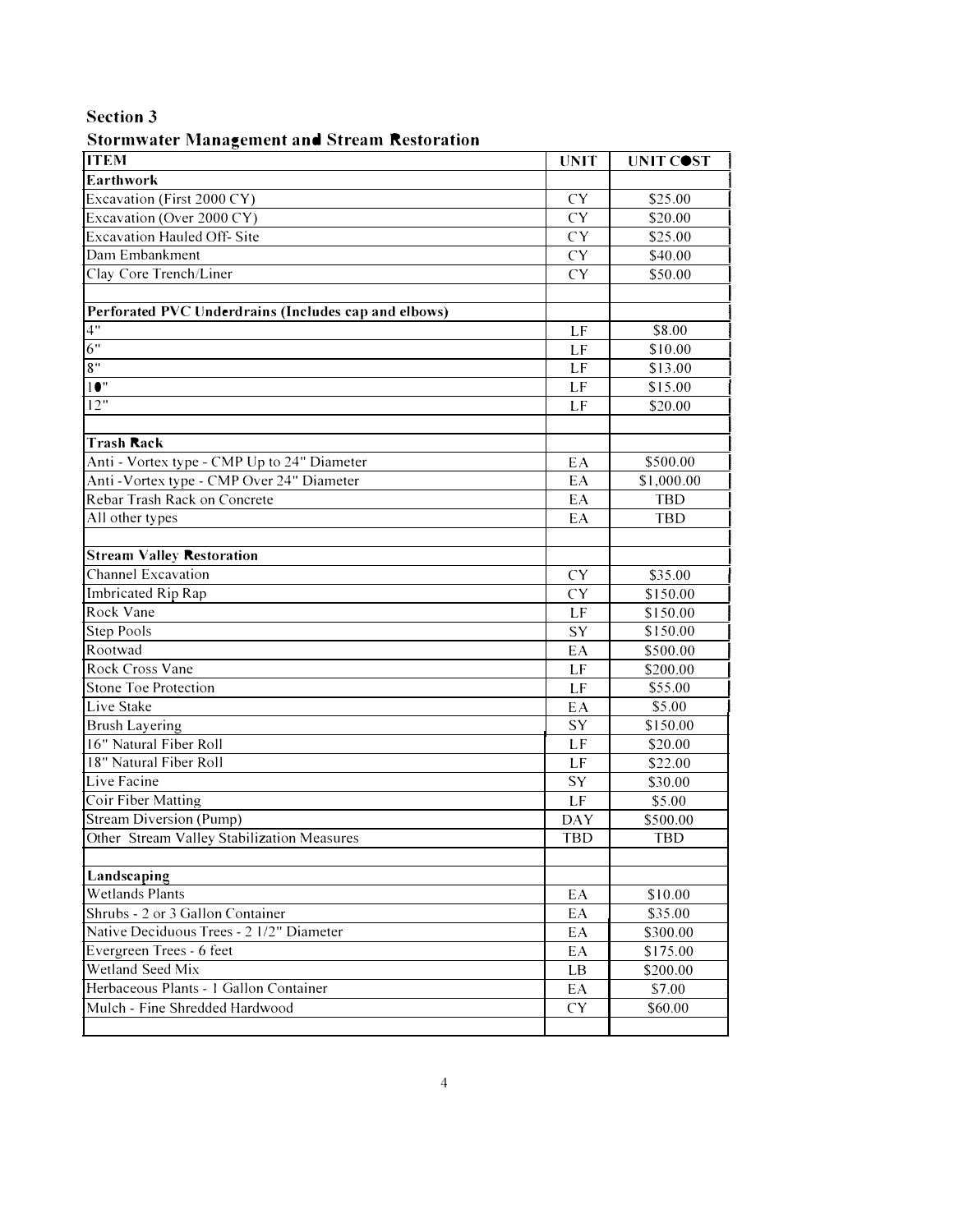# **Section 3 (Cont.)**

## **Stormwater Management and Stream Restoration**

| o<br><b>ITEM</b>                                                    | <b>UNIT</b> | UNIT COST  |
|---------------------------------------------------------------------|-------------|------------|
| <b>Biofiltration/Bioretention</b>                                   |             |            |
| MSHA#7 Gravel Bed                                                   | CY          | \$55.00    |
| ASTM C33 Fine Aggregate Concrete Sand                               | CY          | \$75.00    |
| Planting Media - 1/3 perlite or Solite, 1/3 compost and 1/3 topsoil | CY          | \$250.00   |
| Mulch - Fine Shredded Hardwood                                      | CY          | \$60.00    |
|                                                                     |             |            |
| <b>Miscellaneous Stormwater Management</b>                          |             |            |
| Sub-Drains (Including 6" Pipe, Stone, and Filtercloth)              | LF.         | \$20.00    |
| Class I Rip Rap, ungrouted with filter fabric                       | CY          | \$75.00    |
| Class II Rip Rap, ungrouted with filter fabric                      | CY          | \$100.00   |
| Class III Rip Rap, ungrouted with filter fabric                     | CY          | \$150.00   |
| Gabions with filter fabric                                          | CY          | \$250.00   |
| GrassCrete Pavers                                                   | SY          | \$60.00    |
| Topsoil                                                             | <b>CY</b>   | \$50.00    |
| Reinforced Concrete                                                 | CY          | \$800.00   |
| Concrete Anti-Seep Collar                                           | EA          | <b>TBD</b> |
| Filter Fabric                                                       | SY          | \$5.00     |
| Polyliner                                                           | <b>SY</b>   | \$12.00    |
| <b>Gravel Bed</b>                                                   | CY          | \$75.00    |
| Sand Filter Media                                                   | <b>CY</b>   | \$75.00    |
| Porous Pavers                                                       | SY          | <b>TBD</b> |
| Pervious Concrete                                                   | <b>SY</b>   | <b>TBD</b> |
| Proprietary SWM Measures (i.e. Baysavers, StormFilter, etc.)        | EA          | <b>TBD</b> |
| Dry Well $(5' \times 5' \times 6')$                                 | EA          | \$2,000.00 |
|                                                                     |             |            |

'December 20IO

 $\mathcal{A}^{\text{max}}_{\text{max}}$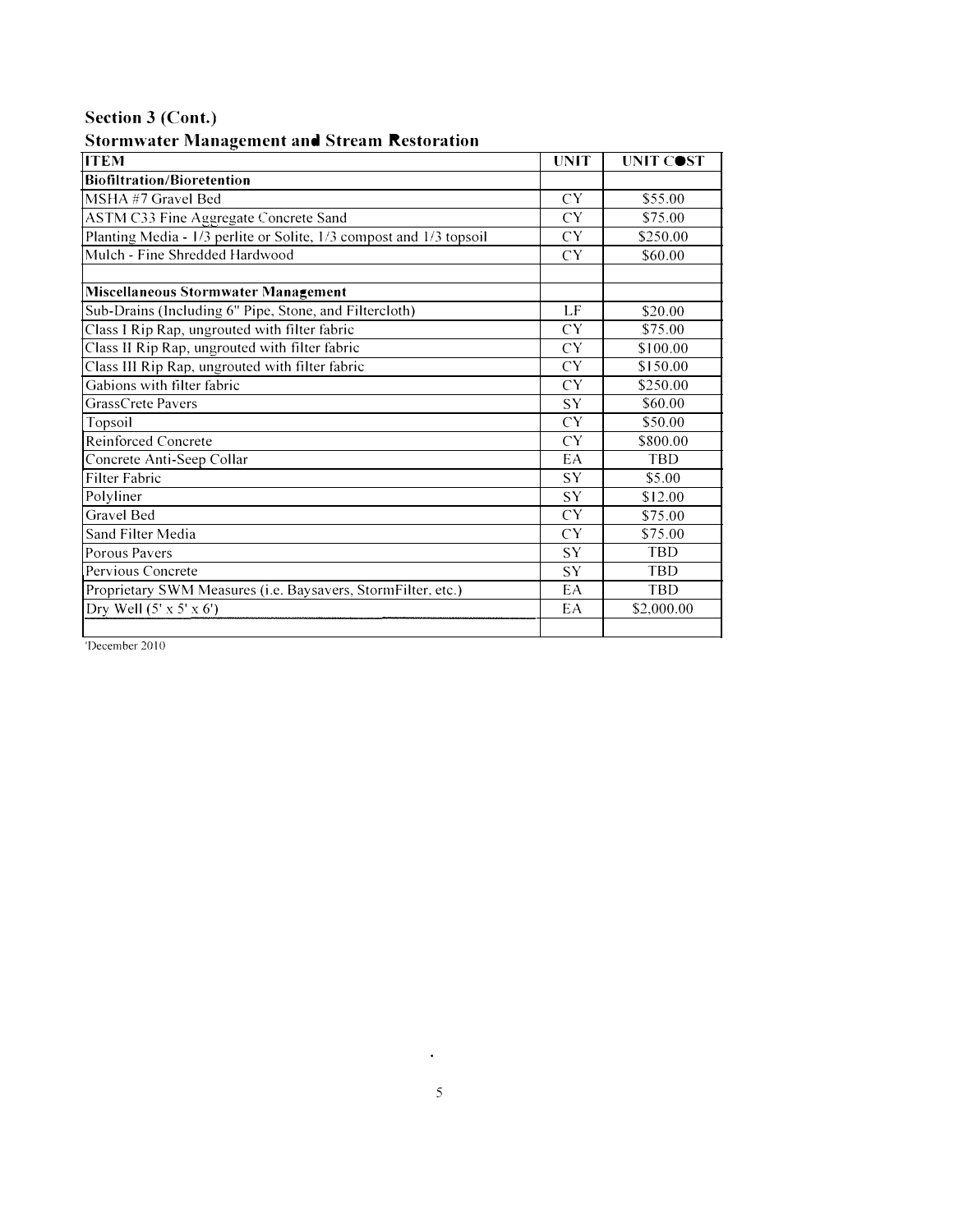#### **Storm Drainage**

| <b>ITEM</b>                                             | <b>UNIT</b>     | <b>UNIT COST</b> |
|---------------------------------------------------------|-----------------|------------------|
| <b>Curb Inlets</b>                                      |                 |                  |
| MCDOT A-5 (up to 8' deep)                               | EA              | \$3,100.00       |
| $MCDO$ T A-10 (up to 8' deep)                           | EA              | \$3,500.00       |
| MCDOT A-15 (up to 8' deep)                              | EA              | \$4,500.00       |
| MCDOT A-20 (up to $8'$ deep)                            | EA              | \$5,500.00       |
| $MCDOT B-10$ (up to 8' deep)                            | EA              | \$3,500.00       |
| $MCDOT B-15$ (up to 8' deep)                            | EA              | \$4,000.00       |
| MCDOT B-20 (up to 8' deep)                              | EA              | \$4,500.00       |
| Inlets (Greater Than 8') Per Additional Vertical Foot   | VF              | \$350.00         |
|                                                         |                 |                  |
| <b>Manholes</b>                                         |                 |                  |
| A or B Manhole 48" Diameter (up to 8' deep)             | EA              | \$3,500.00       |
| A or B Manhole 60" Diameter (up to 8' deep)             | EA              | \$4,800.00       |
| A or B Manhole 72" Diameter (up to 8' deep)             | EA              | \$5,600.00       |
| A or B Manhole 84" Diameter (up to 8' deep)             | EA              | \$6,000.00       |
| A or B Manhole 96" Diameter (up to 8' deep)             | EA              | \$6,600.00       |
| Manholes (Greater than 8') per Additional Vertical Foot | $V\overline{F}$ | \$350.00         |
|                                                         |                 |                  |
| <b>Miscellaneous Structures</b>                         |                 |                  |
| MCDOT D Inlet (up to 8' deep)                           | EA              | \$2,500.00       |
| MCDOT E Inlet (up to 8' deep)                           | EA              | \$3,000.00       |
| MCDOT or MSHA J Inlet (up to 8' deep)                   | EA              | \$3,000.00       |
| WR Inlet (MD 374.21) (up to 8' deep)                    | EA              | \$4,000.00       |
| Inlets (Greater then 8') per Additional Vertical Foot   | <b>VF</b>       | \$350.00         |
|                                                         |                 |                  |
| <b>RCP Class IV or V Pipe</b>                           |                 |                  |
| 15" Diameter                                            | LF              | \$60.00          |
| 18" Diameter                                            | LF              | \$70.00          |
| 21" Diameter                                            | LF              | \$80.00          |
| 24" Diameter                                            | LF              | \$90.00          |
| 27" Diameter                                            | LF              | \$110.00         |
| 30" Diameter                                            | LF              | \$120.00         |
| 33" Diameter                                            | LF              | \$130.00         |
| 36" Diameter                                            | LF              | \$140.00         |
| 42" Diameter                                            | LF              | \$175.00         |
| 48" Diameter                                            | LF              | \$200.00         |
| 54" Diameter                                            | LF              | \$230.00         |
| 60" Diameter                                            | LF              | \$250.00         |
| 66" Diameter                                            | LF              | \$280.00         |
| 72" Diameter                                            | LF              | \$300.00         |
| Rubber Gasket for 15" - 24" (in addition to pipe cost)  | LF              | \$10.00          |
| Rubber Gasket for 27" to 42" (in addition to pipe cost) | LF              | \$20.00          |
| Rubber Gasket for 48" - 72" (in addition to pipe cost)  | LF              | \$30.00          |
|                                                         |                 |                  |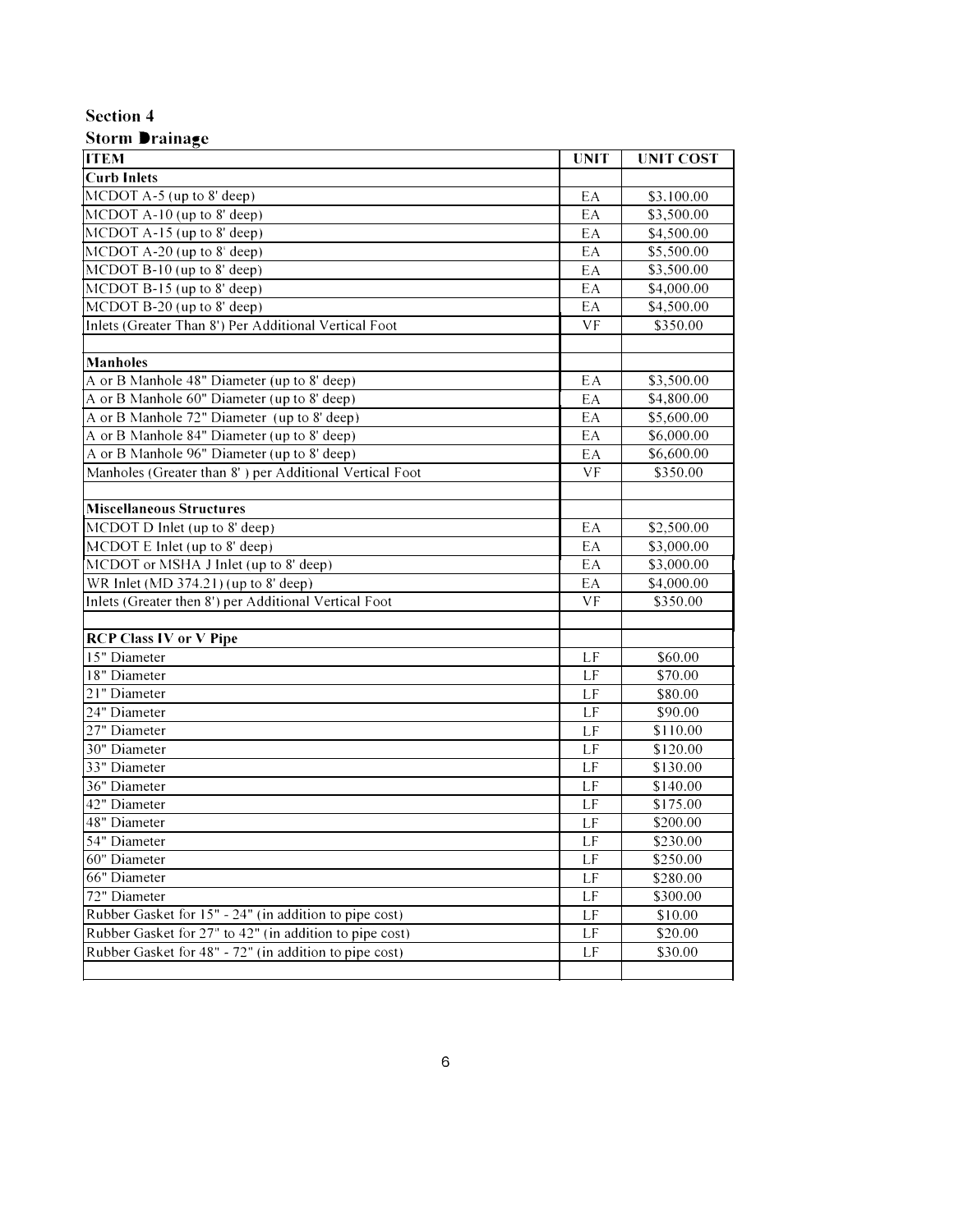# **Section 4 (Cont.)**

| <b>Storm Drainage</b>                      |                 |            |  |
|--------------------------------------------|-----------------|------------|--|
| <b>ITEM</b>                                | UNIT            | UNIT COST  |  |
| <b>CMP Pipe (16 Gauge)</b>                 |                 |            |  |
| 12" Diameter                               | LF              | \$35.00    |  |
| 15" Diameter                               | LF              | \$40.00    |  |
| 18" Diameter                               | LF              | \$45.00    |  |
| 21" Diameter                               | LF              | \$55.00    |  |
| 24" Diameter                               | LF              | \$60.00    |  |
| 30" Diameter                               | LF              | \$70.00    |  |
| 36" Diameter                               | LF              | \$80.00    |  |
| 42" Diameter                               | LF              | \$110.00   |  |
| 48" Diameter                               | LF              | \$130.00   |  |
| 54" Diameter                               | LF              | \$150.00   |  |
| 60" Diameter                               | LF              | \$170.00   |  |
| 66" Diameter                               | LF              | \$210.00   |  |
| 72" Diameter                               | LF              | \$250.00   |  |
| 78" Diameter                               | LF              | \$300.00   |  |
| 84" Diameter                               | LF              | \$375.00   |  |
| Perforated CMP/P1 - Additional Cost per LF | $\overline{LF}$ | \$5.00     |  |
|                                            |                 |            |  |
| <b>CMPA Pipe</b>                           |                 |            |  |
| 18" X 11" (Equiv. 15")                     | LF              | \$40.00    |  |
| 22" X 13" (Equiv. 18")                     | LF              | \$50.00    |  |
| 25" X 16" (Equiv. 21")                     | LF              | \$60.00    |  |
| 29" X 18" (Equiv. 24")                     | LF              | \$70.00    |  |
| 36" X 22" (Equiv. 30")                     | LF              | \$80.00    |  |
| 43" X 27" (Equiv. 36")                     | LF              | \$95.00    |  |
| 50" X 31" (Equiv. 42")                     | LF              | \$115.00   |  |
| 58" X 36" (Equiv. 48")                     | LF              | \$150.00   |  |
|                                            |                 |            |  |
| <b>Concrete Box Culverts</b>               |                 |            |  |
| Any size                                   | LF              | <b>TBD</b> |  |
|                                            |                 |            |  |
| <b>PVC Pipe for Storm Drainage</b>         |                 |            |  |
| 4"                                         | LF              | \$15.00    |  |
| $\overline{6"}$                            | LF              | \$20.00    |  |
| 8"                                         | LF              | \$25.00    |  |
| 10"                                        | LF              | \$30.00    |  |
| 12"                                        | LF              | \$35.00    |  |
| 15"                                        | LF              | \$40.00    |  |
| $18"$ to $24"$                             | LF              | \$50.00    |  |
| Perforated PVC- Additional Cost per LF     | LF              | \$3.00     |  |
|                                            |                 |            |  |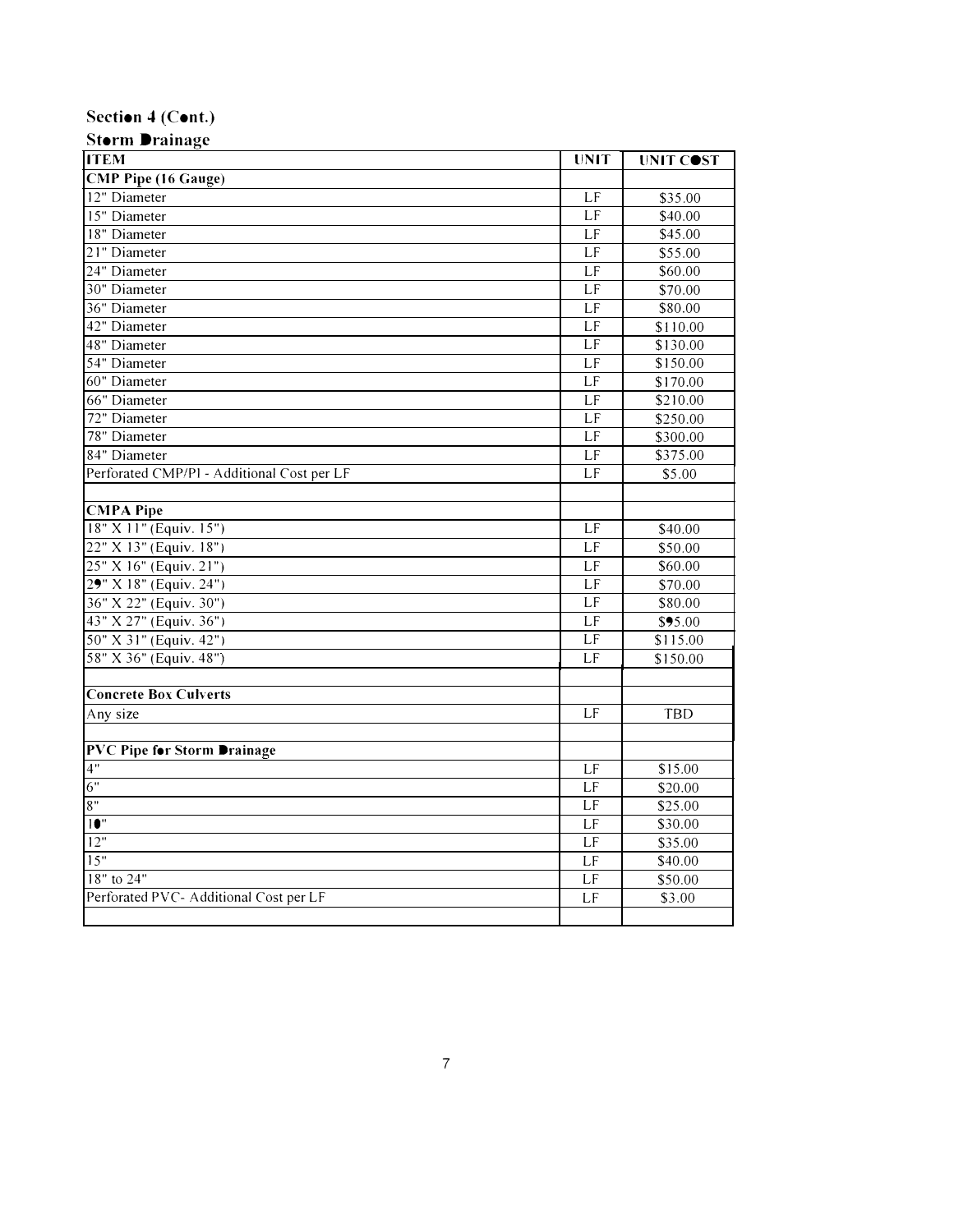## **Section 4 (Cont.)**

| <b>Storm Drainage</b>                    |                                     |             |
|------------------------------------------|-------------------------------------|-------------|
| <b>ITEM</b>                              | <b>UNIT</b>                         | UNIT COST   |
| HDPE Pipe                                |                                     |             |
| 12"                                      | LF                                  | \$40.00     |
| 15"                                      | LF                                  | \$45.00     |
| 18"                                      | LF                                  | \$50.00     |
| 24"                                      | LF                                  | \$60.00     |
| 36"                                      | LF                                  | \$80.00     |
| 42"                                      | LF                                  | \$95.00     |
| 48"                                      | LF                                  | \$100.00    |
| 54"                                      | LF                                  | \$120.00    |
|                                          |                                     |             |
| <b>Field Connections</b>                 |                                     |             |
| 15" Diameter to 27" to 42" Diameter      | EA                                  | \$1,000.00  |
| 15" Diameter to 48" or 54" Diameter      | EA                                  | \$2,000.00  |
| 15" Diameter to 60" or 66" Diameter      | EA                                  | \$2,500.00  |
| 18" Diameter to 60", 66" or 72" Diameter | EA                                  | \$3,000.00  |
| 24" Diameter to 60", 66' or 72" Diameter | EA                                  | \$3,500.00  |
|                                          |                                     |             |
| Concrete End Wall "C"                    |                                     |             |
| 15" Diameter                             | EA                                  | \$1,200.00  |
| 18" Diameter                             | EA                                  | \$1,400.00  |
| 21" Diameter                             | EA                                  | \$1,600.00  |
| 24" Diameter                             | EA                                  | \$1,800.00  |
| 27" Diameter                             | EA                                  | \$2,200.00  |
| 30" Diameter                             | EA                                  | \$2,500.00  |
| 33" Diameter                             | EA                                  | \$2,750.00  |
| 36" Diameter                             | EA                                  | \$3,500.00  |
| 42" Diameter                             | EA                                  | \$4,000.00  |
| 48" Diameter                             | EA                                  | \$4,500.00  |
| 54" Diameter                             | EA                                  | \$5,500.00  |
| 60" Diameter                             | EA                                  | \$6,000.00  |
| 66" Diameter                             | EA                                  | \$7,000.00  |
| 72" Diameter                             | EA                                  | \$8,000.00  |
|                                          |                                     |             |
| SHA Type Endwall "F"                     |                                     |             |
| 15" Diameter                             | EA                                  | \$1,650.00  |
| 18" Diameter                             | $\mathsf{E}\hspace{.5pt}\mathsf{A}$ | \$1,850.00  |
| 21" Diameter                             | EA                                  | \$2,000.00  |
| 24" Diameter                             | EА                                  | \$2,200.00  |
| 27" Diameter                             | EA                                  | \$2,500.00  |
| 30" Diameter                             | EA                                  | \$3,000.00  |
| 33" Diameter                             | ЕA                                  | \$3,500.00  |
| 36" Diameter                             | EA                                  | \$4,000.00  |
| 42" Diameter                             | EA                                  | \$4,500.00  |
| 48" Diameter                             | ЕA                                  | \$5,000.00  |
| 54" Diameter                             | EA                                  | \$5,500.00  |
| 60" Diameter                             | EA                                  | \$9,000.00  |
| 66" Diameter                             | EA                                  | \$12,000.00 |
| 72" Diameter                             | ЕA                                  | \$15,000.00 |
|                                          |                                     |             |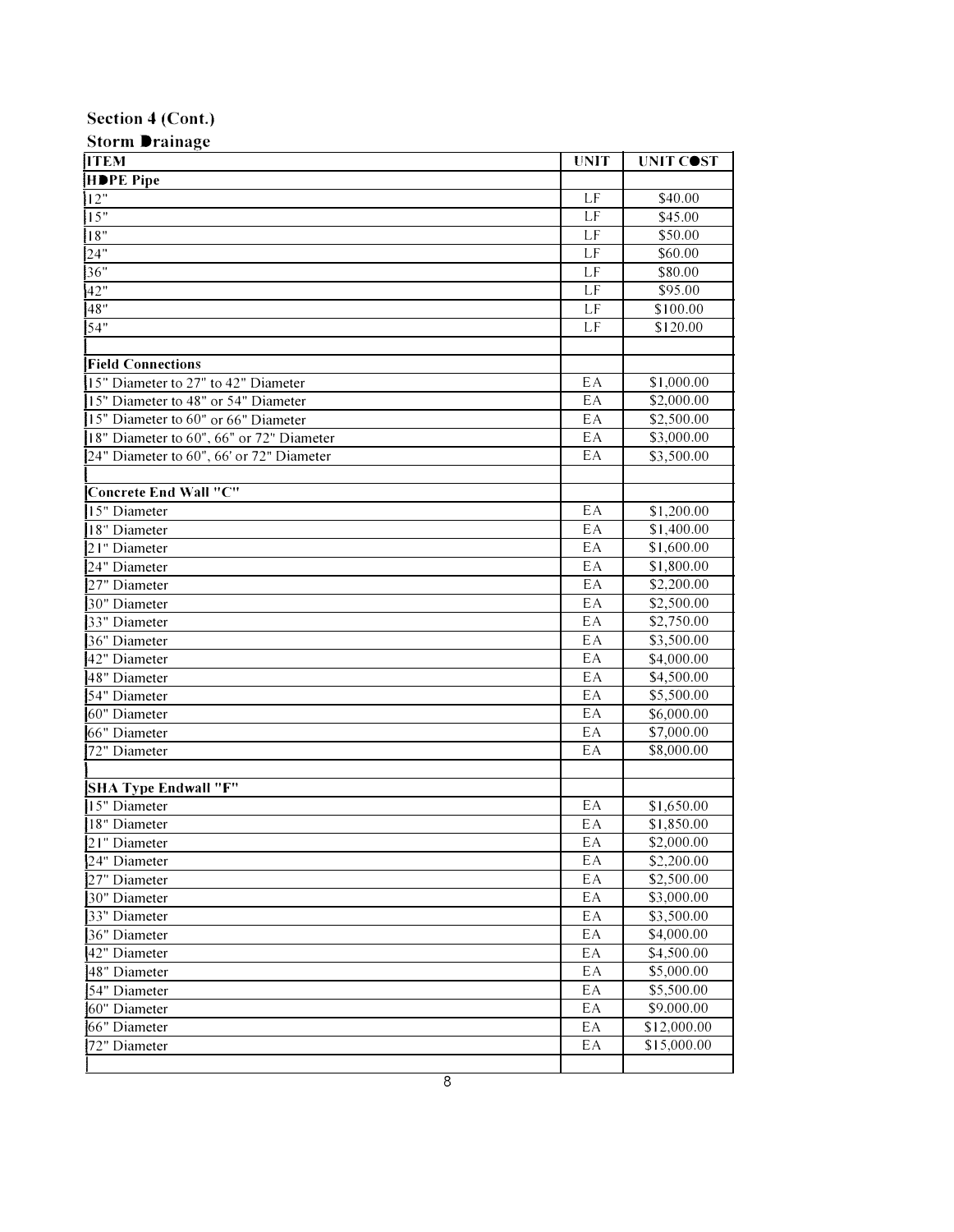#### **Section 4 (Cont.)**

| <b>Storm Drainage</b>                                 |             |                      |
|-------------------------------------------------------|-------------|----------------------|
| <b>ITEM</b>                                           | <b>UNIT</b> | <b>UNIT COST</b>     |
| <b>Concrete End Section</b>                           |             |                      |
| 15" Diameter                                          | EA          | \$500.00             |
| 18" Diameter                                          | EA          | \$550.00             |
| 21" Diameter                                          | EA          | \$600.00             |
| 24" Diameter                                          | EA          | \$650.00             |
| 27" Diameter                                          | EA          | \$700.00             |
| 30" Diameter                                          | EA          | \$750.00             |
| 33" Diameter                                          | EA          | \$800.00             |
| 36" Diameter                                          | EA          | \$900.00             |
| 42" Diameter                                          | EA          | \$1,000.00           |
| 48" Diameter                                          | EA          | \$1,500.00           |
| <b>CMP</b> End Section                                |             |                      |
| 12" Diameter                                          | EA          | \$300.00             |
| 15" Diameter                                          | EA          | \$400.00             |
| 18" Diameter                                          | EA          | \$425.00             |
| 21" Diameter                                          | EA          |                      |
| 24" Diameter                                          | EA          | \$450.00<br>\$475.00 |
| 27" Diameter                                          | EA          |                      |
| 30" Diameter                                          | EA          | \$500.00<br>\$550.00 |
|                                                       | EA          | \$600.00             |
| 33" Diameter<br>36" Diameter                          | EA          |                      |
|                                                       |             | \$650.00<br>\$700.00 |
| 42" Diameter                                          | EA          |                      |
| <b>CMPA End Section</b>                               |             |                      |
| 18" X 11" to 29" X 18" (Equiv. 15" to 24" Round)      | EA          | \$450.00             |
| 36" X 22" to 50" X 31" (Equiv. 27" to 48" Round)      | EA          | \$600.00             |
|                                                       |             |                      |
| <b>HDPE End Section</b><br>4" to 12" Diameter         | EA          | \$100.00             |
| 15" to 24" Diameter                                   | EA          | \$150.00             |
| 26" to 42" Diameter                                   | EA          | \$200.00             |
| 48" to 54" Diameter                                   | EA          | \$300.00             |
|                                                       |             |                      |
| <b>Rip Rap and Gabion</b>                             |             |                      |
| Class I Rip Rap, ungrouted with filter fabric         | <b>CY</b>   | \$75.00              |
| Class II Rip Rap, ungrouted with filter fabric        | <b>CY</b>   | \$100.00             |
| Class III Rip Rap, ungrouted with filter fabric       | <b>CY</b>   | \$150.00             |
| Gabions with filter fabric                            | CY          | \$250.00             |
| <b>Trench Drain</b>                                   |             |                      |
| Precast Trench Drain with grate                       | TBD         | TBD                  |
|                                                       |             |                      |
| Miscellaneous                                         |             |                      |
| Borrow Trench Backfill                                | <b>CY</b>   | \$40.00              |
| Renovate Existing Inlet into Manhole                  | EA          | TBD                  |
| Concrete Cut-off Wall (for pipes 12" to 15" diameter) | EA          | \$500.00             |
| Concrete Cut-off Wall (for pipes 18" to 24" diameter) | EA          | \$750.00             |
|                                                       |             |                      |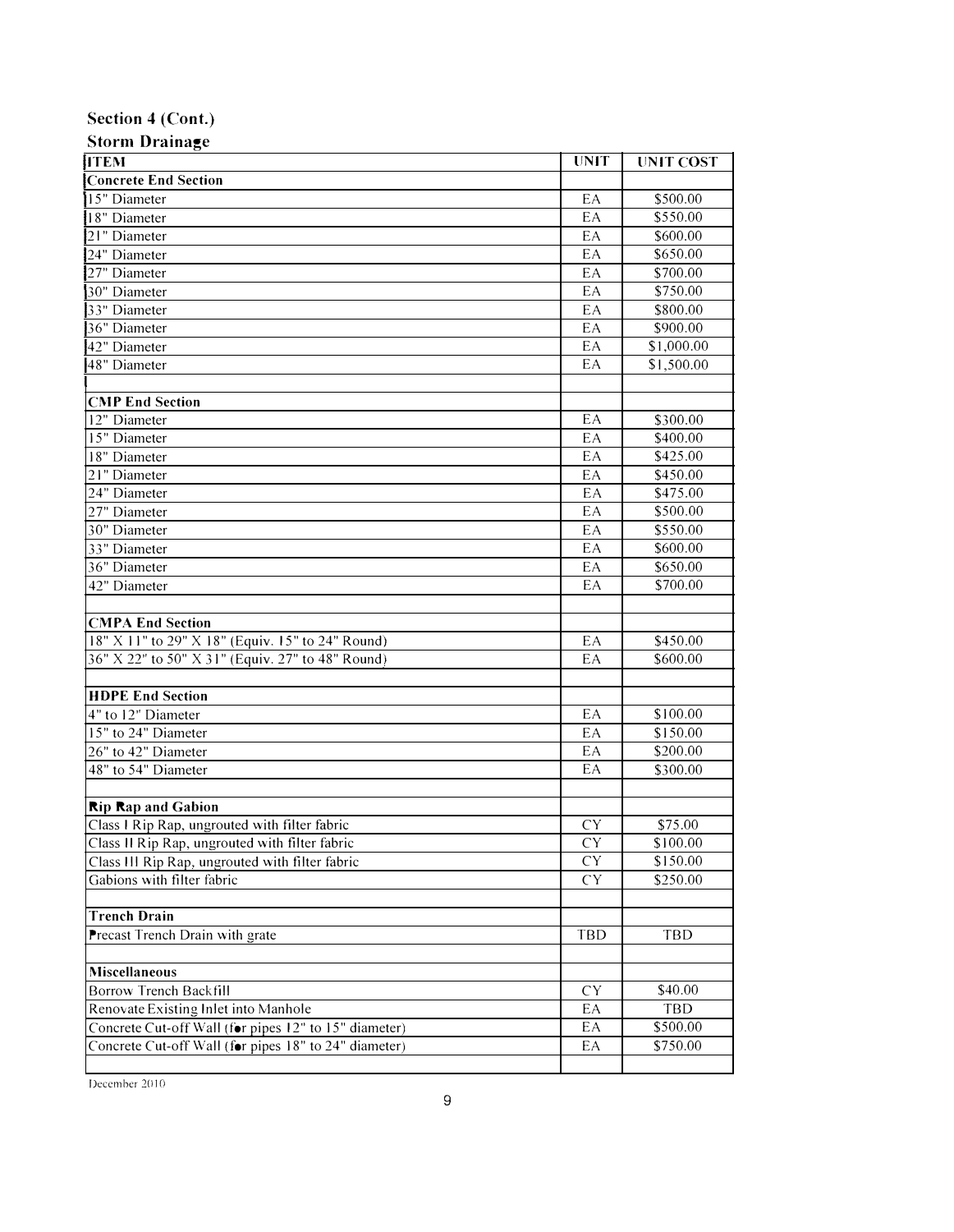| <b>Water and Sewer</b> |  |  |
|------------------------|--|--|
|------------------------|--|--|

| <b>ITEM</b>                                        | <b>UNIT</b> | UNIT COST              |
|----------------------------------------------------|-------------|------------------------|
| <b>Water Line</b>                                  |             |                        |
| 4" DIP Water Main (CL52)                           | LF          | \$100.00               |
| 6" DIP Water Main (CL52)                           | LF          | \$130.00               |
| 8" DIP Water Main (CL50)                           | LF          | \$135.00               |
| 10" DIP Water Main (CL50)                          | LF          | \$140.00               |
| 12"DIP Water Main (CL50)                           | LF          | \$150.00               |
| 1" Copper Water House Connections                  | LF          | \$30.00                |
| 2" Copper Water House Connections                  | LF          | \$45.00                |
| Fire Hydrants                                      | EA          | \$4,500.00             |
| Low Cradle, Encasement, or Blocking                | <b>CY</b>   | \$600.00               |
|                                                    |             |                        |
| <b>Water Valves</b>                                |             |                        |
| 4"                                                 | EA          | \$1,200.00             |
| 6"                                                 | EA          | \$1,500.00             |
| 8"                                                 | EA          | $\overline{$1,750.00}$ |
| 12"                                                | EA          | \$2,800.00             |
| 16"                                                | EA          | \$4,000.00             |
| 18"                                                | EA          | \$5,000.00             |
| 24"                                                | EA          | \$8,000.00             |
| <b>Wet Taps</b>                                    |             |                        |
| Wet Taps Up to 12" Diameter                        | EA          | \$4,000.00             |
| Wet Taps Over 12" Diameter, Under 24" Diameter     | EA          | \$7,000.00             |
| Wet Tap 24" Diameter                               | EA          | \$10,000.00            |
|                                                    |             |                        |
| <b>Sewer Line</b>                                  |             |                        |
| 8" PVC Sewer Main                                  | LF          | \$50.00                |
| 10" PVC Sewer Main                                 | LF          | \$70.00                |
| 12" PVC Sewer Main                                 | LF          | \$110.00               |
| 15" PVC Sewer Main                                 | LF          | \$130.00               |
| 4" PVC Sewer House Connection                      | LF          | \$35.00                |
| 6" PVC Sewer House Connection                      | LF          | \$40.00                |
| <b>Pressure Sewer</b>                              |             |                        |
| $11/4"$ to $2"$                                    | LF          | \$30.00                |
| 2" to 3"                                           | LF          | \$35.00                |
| 1 1/4" to 2" Pressure House Connection             | LF          | \$30.00                |
|                                                    |             |                        |
| <b>Sewer Manholes</b><br>48" Diameter - 8' or Less | EA          |                        |
|                                                    | VF          | \$4,250.00<br>\$350.00 |
| 48" Diameter, Each Vertical Foot Over 8' of Depth  |             | \$4,500.00             |
| 60" Diameter - 8' or Less                          | EA          |                        |
| 60" Diameter, Each Vertical Foot Over 8' of Depth  | VF          | \$500.00               |
| Drop Manhole                                       | EA          | \$5,000.00             |
| <b>Transition Manhole</b>                          | EA          | \$3,300.00             |
| Flushing Manhole for Pressure Sewer                | EA          | \$4,900.00             |

December 20 IO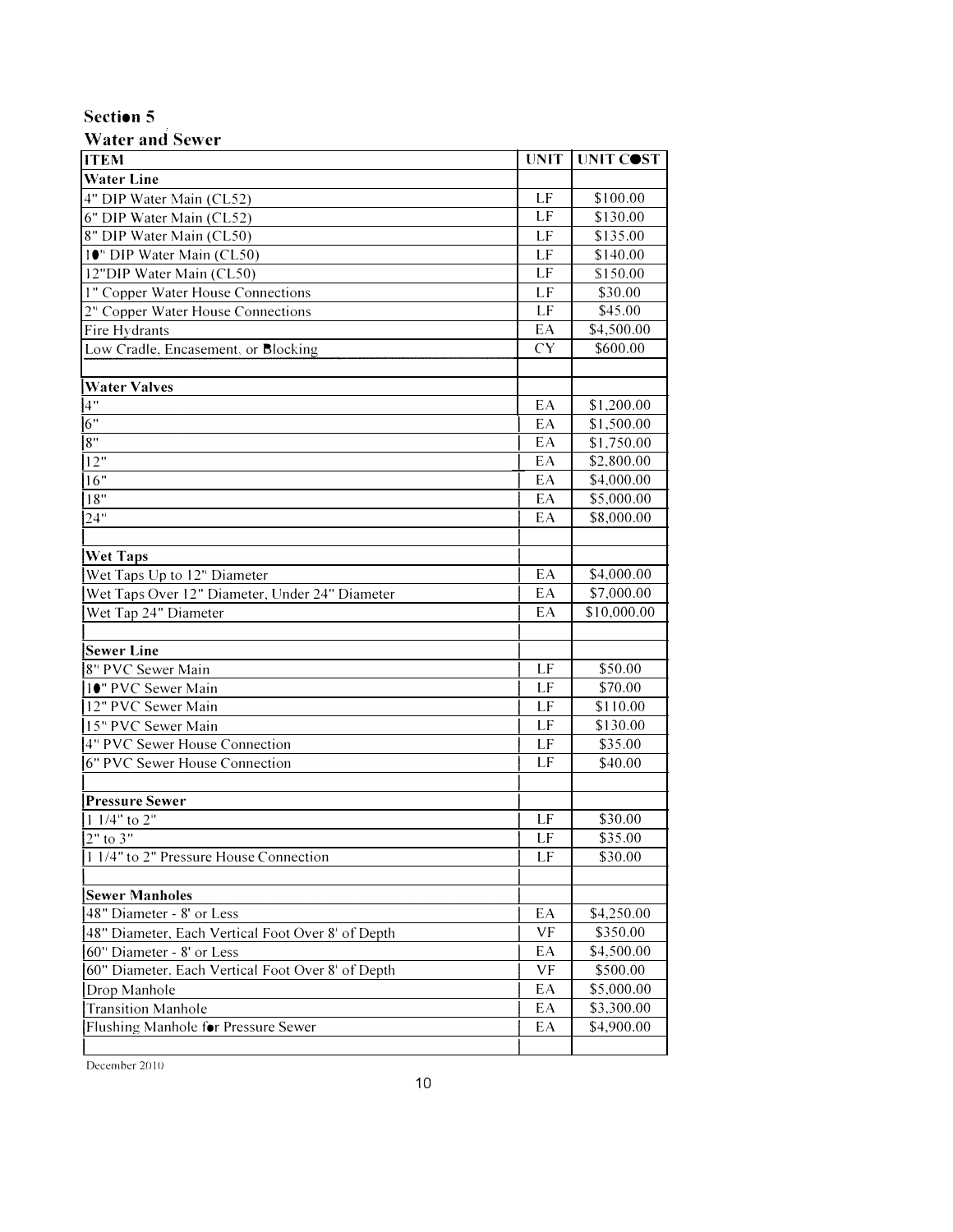| o<br><b>ITEM</b>                                                         | <b>UNIT</b> | UNIT COST |
|--------------------------------------------------------------------------|-------------|-----------|
| Milling                                                                  |             |           |
| Milling Asphalt Paving to 1.5" Depth (Less than 1,000 SY)                | SY          | \$15.00   |
| Milling Asphalt Paving to 1.5" Depth (1,000 SY to 5,000 SY)              | SY          | \$10.00   |
| Milling Asphalt Paving to 1.5" Depth (Greater than 5,000 SY)             | SY          | \$5.00    |
| Sawcut Existing Paving (does not include removal and disposal of paving) | LF          | \$3.00    |
|                                                                          |             |           |
| <b>Roadway Excavation</b>                                                |             |           |
| Road Excavation (First 2000 CY.)                                         | <b>CY</b>   | \$25.00   |
| Road Excavation (Excess Over 2000 CY.)                                   | <b>CY</b>   | \$20.00   |
| <b>Excavation Hauled Off-Site</b>                                        | <b>CY</b>   | \$25.00   |
| Borrow                                                                   | <b>CY</b>   | \$25.00   |
| Rock Excavation for Roadway                                              | <b>CY</b>   | \$50.00   |
| <b>Structural Fill</b>                                                   | <b>CY</b>   | \$30.00   |
|                                                                          |             |           |
| Paving                                                                   |             |           |
| MSHA Asphalt Base (300 tons or less)                                     | <b>TON</b>  | \$100.00  |
| MSHA Asphalt Base (Greater than 300 tons)                                | <b>TON</b>  | \$90.00   |
| MSHA Asphalt Surface(300 tons or less)                                   | <b>TON</b>  | \$110.00  |
| MSHA Asphalt Surface (Greater than 300 tons)                             | <b>TON</b>  | \$100.00  |
| 2" Bituminous Concrete Surface Course                                    | SY          | \$13.00   |
| 3" Bituminous Concrete Surface Course in 2" - 1 1/2" layers              | SY          | \$19.00   |
| 3" Bituminous Concrete Base Course                                       | SY          | \$17.00   |
| 5" Bituminous Concrete Base Course                                       | SY          | \$28.00   |
| 7" Bituminous Concrete Base Course                                       | SY          | \$40.00   |
| 9" Bituminous Concrete Base Course in 2" - 4 1/2" layers                 | SY          | \$51.00   |
| 8" Graded Aggregate Base Course in 2" - 4" layers                        | SY          | \$14.00   |
| 4" Graded Aggregate Base Course                                          | SY          | \$6.00    |
| MSHA Graded Aggregate Base                                               | <b>CY</b>   | \$50.00   |
| MSHA 9" Concrete Paving                                                  | SY          | \$100.00  |
|                                                                          |             |           |
| <b>Curb and Gutter</b>                                                   |             |           |
| MC Type-A Concrete Curb & Gutter                                         | LF          | \$25.00   |
| MSHA Type "A" & "B" Concrete Curb                                        | LF          | \$25.00   |
| Temporary M.C. Std. 10-E Asphalt Curb                                    | LF          | \$20.00   |
| Monolithic Concrete Median - 4 feet wide                                 | LF          | \$50.00   |
|                                                                          |             |           |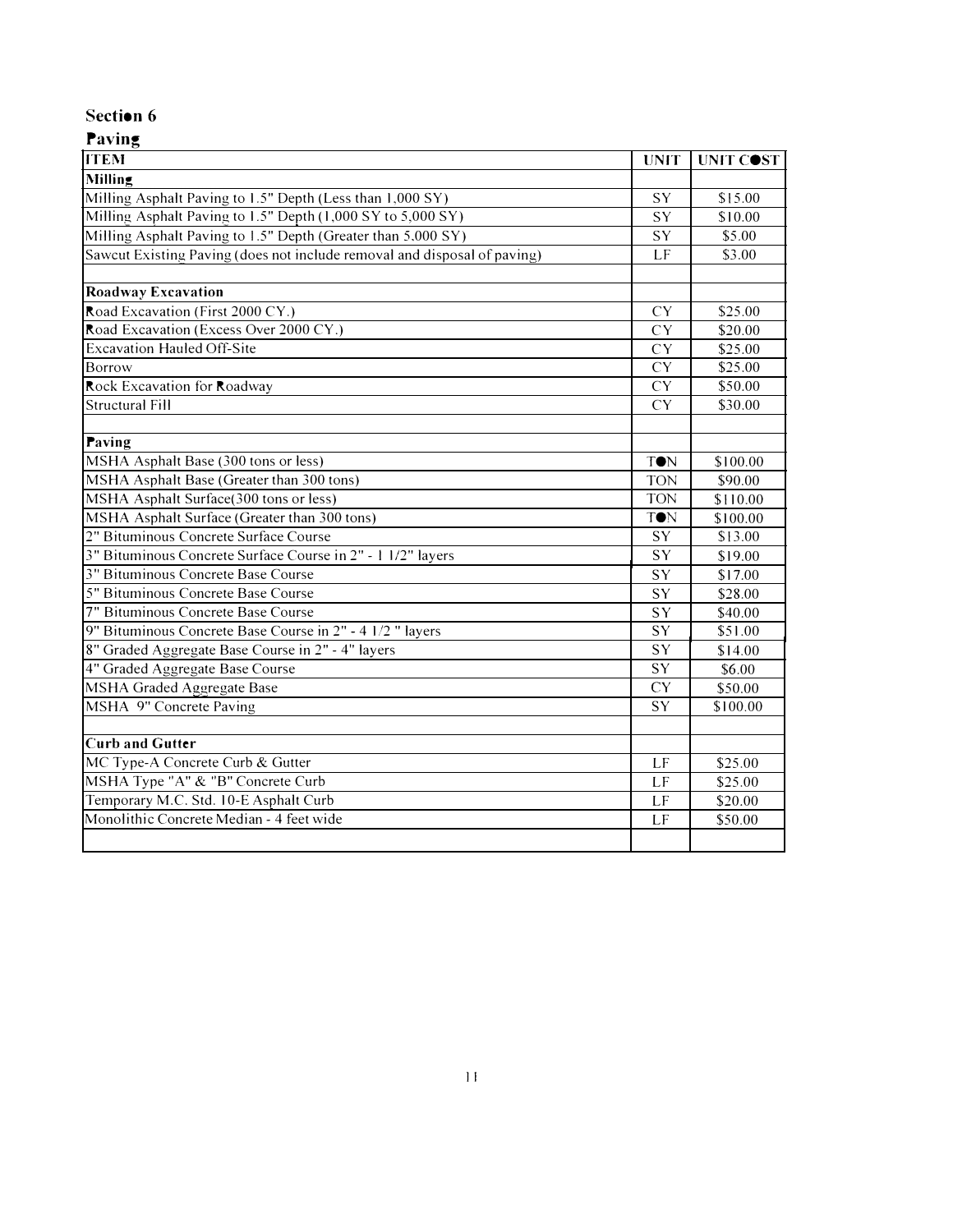# **Section 6 (Cont.)**

# **Paving**

| <b>ITEM</b>                                           | <b>UNIT</b> | UNIT COST |
|-------------------------------------------------------|-------------|-----------|
| <b>Sidewalk and Ramps</b>                             |             |           |
| MC Std. 4" Thick Concrete Sidewalk                    | <b>SY</b>   | \$40.00   |
| MC Std. 5" Thick Concrete Sidewalk                    | <b>SY</b>   | \$45.00   |
| Sidewalk Ramp                                         | SY          | \$70.00   |
| Brick Sidewalk (with Concrete Base and 1" Sand Bed)   | <b>SY</b>   | \$90.00   |
| Detectable Warning Surface for Sidewalk Ramps         | SF          | \$35.00   |
| Temporary 4" Asphalt Sidewalk                         | <b>SY</b>   | \$20.00   |
| MSHA Asphalt Base for Bikeway                         | <b>TON</b>  | \$110.00  |
| MSHA Asphalt Surface for Bikeway                      | <b>TON</b>  | \$125.00  |
| MSHA Asphalt Base for Bikeway 1" Thick                | <b>SY</b>   | \$8.00    |
| MSHA Asphalt Surface for Bikeway 1" Thick             | <b>SY</b>   | \$10.00   |
|                                                       |             |           |
| <b>Driveways</b>                                      |             |           |
| City Std. 7" Thick Concrete Drive Apron (Residential) | SY          | \$60.00   |
| City Std. 9" Thick Concrete Drive Apron (Commercial)  | <b>SY</b>   | \$70.00   |
| Residential Asphalt Driveway Apron                    | SY          | \$40.00   |
|                                                       |             |           |
| <b>Miscellaneous</b>                                  |             |           |
| Solid Sodding (First 1,000 SY.)                       | <b>SY</b>   | \$7.00    |
| Solid Sodding (Excess Over 1,000 SY.)                 | SY          | \$6.00    |
| Install 2-1/2" Street Trees                           | EA          | \$300.00  |
|                                                       |             |           |

December 2010

 $\hat{\mathcal{L}}$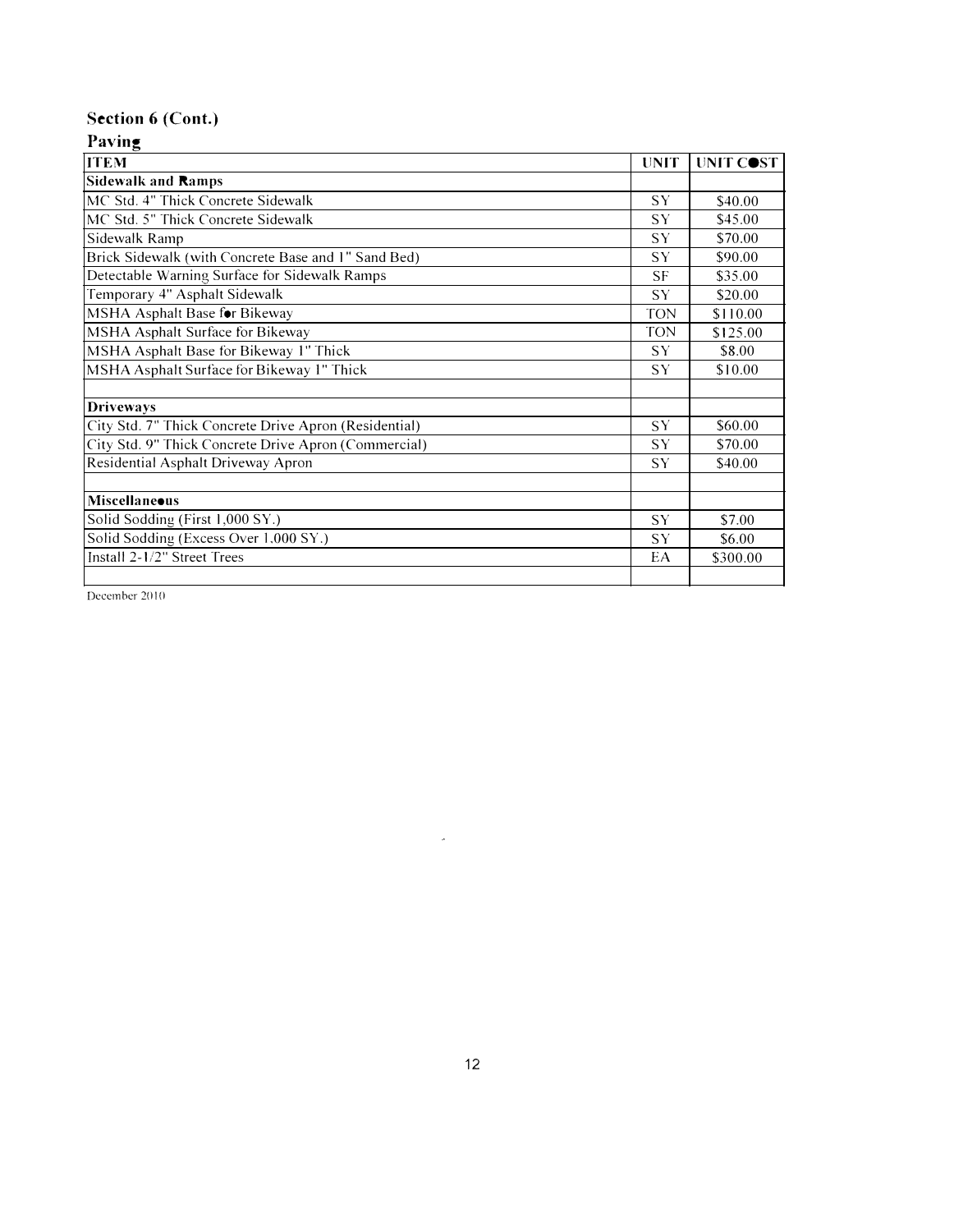| <b>TTEM</b>                                            | <b>UNIT</b>      | UNIT COST   |
|--------------------------------------------------------|------------------|-------------|
| <b>Traffic Signal Construction</b>                     |                  |             |
| 12" One-Way 3 Section $(R, Y, G)$                      | EA               | \$1,100.00  |
| 5 Section LED Traffic Signal Housing                   | EA               | \$1,600.00  |
| Econolite Traffic Signal Cabinet With Equipment        | EA               | \$11,500.00 |
| Video Detection Camera                                 | EA               | \$8,000.00  |
| Video Detection Control Cabinet - 500Feet              | EA               | \$2,050.00  |
| 6' x 6' Loop Detector                                  | EA               | \$1,100.00  |
| 6' x 22' Loop Detector                                 | EA               | \$1,400.00  |
| 6' x 30' Loop Detector                                 | EA               | \$1,600.00  |
| Traffic Signal Cabinet (NEMA Size 6)                   | EA               | \$3,700.00  |
| Countdown Pedestrian Signal Head                       | EA               | \$550.00    |
| 2 Wire Central Control Unit                            | EA               | \$2,000.00  |
| Audible Push Button and Braille Sign                   | EA               | \$800.00    |
| Electrical Cable - 5 Conductor (no. 14AWG)             | LF               | \$3.00      |
| Metered Service Pedestal                               | EA               | \$2,400.00  |
| 2" Schedule 80 Rigid PVC Conduit (Bored)               | LF               | \$40.00     |
| 2" Schedule 80 Rigid PVC Conduit (Trenched)            | LF               | \$13.00     |
| 3" Schedule 80 Rigid PVC Conduit (Bored)               | LF               | \$50.00     |
| 3" Schedule 80 Rigid PVC Conduit (Trenched)            | LF               | \$15.00     |
| 4" Schedule 80 Rigid PVC Conduit (Bored)               | LF               | \$55.00     |
| 4" Schedule 80 Rigid PVC Conduit (Trenched)            | $\overline{LF}$  | \$20.00     |
| Standard Handbox in Earth                              | EA               | \$1,000.00  |
| Standard Handbox in Sidewalk                           | EA               | \$2,000.00  |
| 20' Lighting Bracket Arm for Traffic Signal Structure  | EA               | \$1,000.00  |
| 21' Steel Pole with Single 38' Mast Arm                | EA               | \$6,500.00  |
| 21' Steel Pole with Single 50' Mast Arm                | EA               | \$7,500.00  |
| 21' Steel Pole and 70' Mast Arm                        | EA               | \$10,100.00 |
| 12' x 30' Strain Pole (on Existing Base)               | EA               | \$3,500.00  |
| 3/8" Span Wire<br>Concrete for Signal Foundation       | LF               | \$5.00      |
| Traffic Sign on Span Wire                              | ${\rm CY}$<br>EA | \$1,000.00  |
| Solar Powered School Beacon                            | EA               | \$450.00    |
|                                                        |                  | \$13,000.00 |
| <b>Pavement Marking</b>                                |                  |             |
| 4" White Painted Markings                              | LF               | \$0.35      |
| 5" White Painted Markings                              | $\rm LF$         | \$0.40      |
| 4" Yellow Painted Markings                             | LF               | \$57.00     |
| 5" Yellow Painted Markings                             | LF               | \$82.00     |
| June 1, 2009                                           | LF               | \$4.00      |
| 4" Yellow Marking Thermoplastic Tape                   | LF               | \$4.00      |
| 12" Yellow Marking Thermoplastic Tape                  | LF               | \$10.00     |
| 4" White Lead Free Reflective Thermoplastic Marking    | LF               | \$2.00      |
| 5" White Lead Free Reflective Thermoplastic Marking    | LF               | \$3.00      |
| 12" White Heat Applied Preformed Thermoplastic Marking | LF               | \$9.00      |
| 24" White Heat Applied Preformed Thermoplastic Marking | LF               | \$14.00     |
| 24" Yellow Marking Thermoplastic Tape                  | LF               | \$20.00     |
| Thermoplastic Pavement Marking, Symbols or Arrows      | EA               | \$260.00    |
| Thermoplastic Pavement Marking, Letters or Numbers     | EA               | \$105.00    |
|                                                        |                  |             |

**Traffic Signals, Signage, Striping, Lighting and Maintenance of Traffic**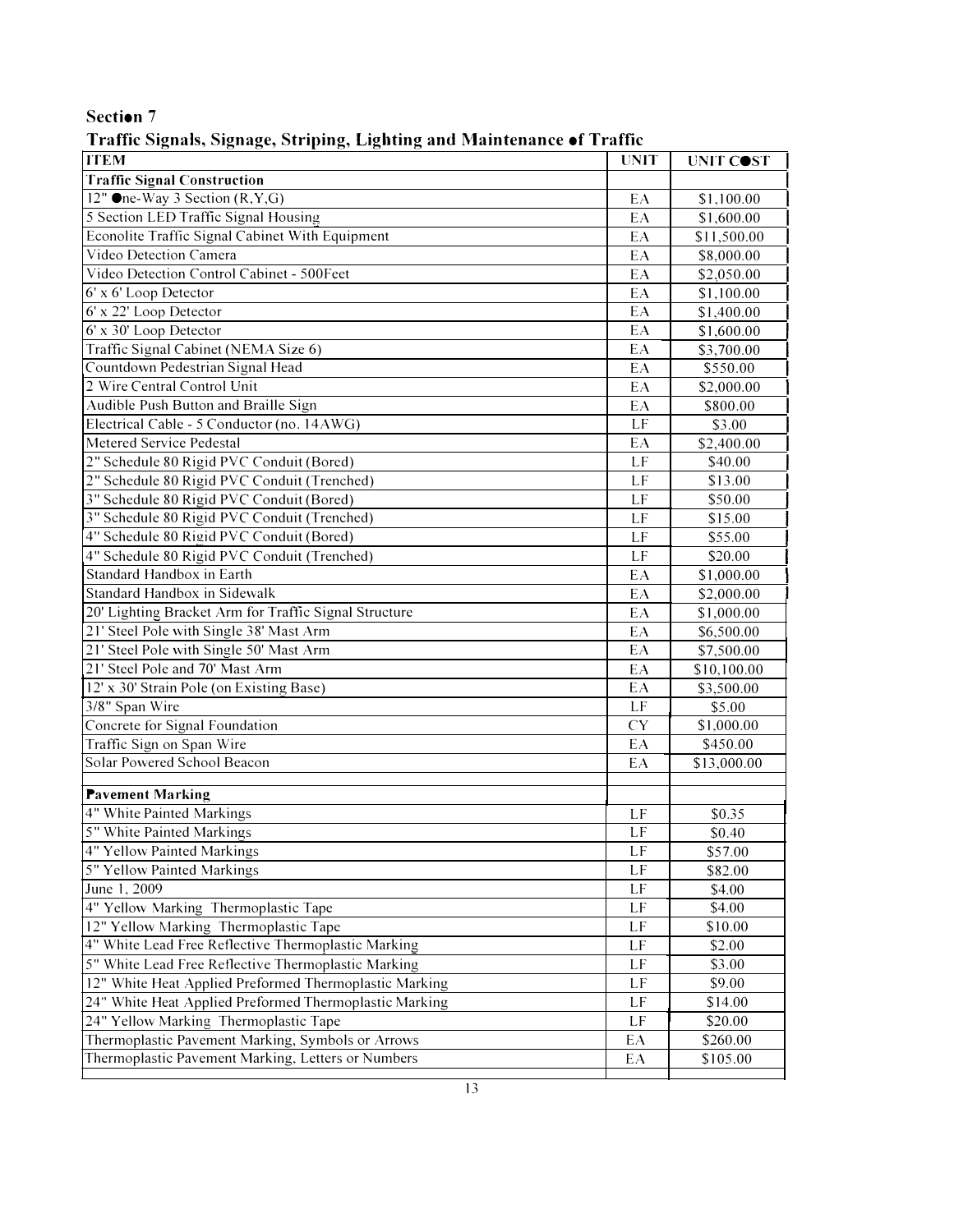| <b>ITEM</b>                                          | <b>UNIT</b> | <b>UNIT COST</b> |
|------------------------------------------------------|-------------|------------------|
| Signage                                              |             |                  |
| Square Tubular Steel Sign Post with base             | EA          | \$175.00         |
| <b>U</b> Channel Sign Post                           | EA          | \$150.00         |
| Sheet Aluminum Signage                               | <b>SF</b>   | \$26.00          |
| 10' Breakaway Pedestal Pole                          | EA          | \$1,400.00       |
| 14' Breakaway Pedestal Pole                          | EA          | \$1,600.00       |
| <b>Street Lights (with Base)</b>                     |             |                  |
| 25' Aluminum Pendant Pole With Cobra Head Fixture    | EA          | \$2,500.00       |
| Washington 14' Flaked Steel Pole With Globe Luminare | EA          | \$5,000.00       |
| Decorative Pendant                                   | EA          | \$6,000.00       |
| 16' Fiberglass Pole With Fixture                     | EA          | \$2,000.00       |
| 16' Decorative Post                                  | EA          | \$6,000.00       |
| <b>Maintenance of Traffic</b>                        |             |                  |
| Type II Drums                                        | EA          | \$8.00           |
| Flashing Arrow Panel (Rental Only)                   | <b>DAY</b>  | \$350.00         |
| CR-6 for MOT                                         | SY          | \$30.00          |
| Jersey Barrier for Maintenance of Traffic            | LF          | \$35.00          |
| Steel Plate 8' X 12' X 1' (Rental)                   | <b>DAY</b>  | \$1,200.00       |
| Variable Message Sign                                | <b>DAY</b>  | \$350.00         |
| Flagger                                              | Hour        | \$17.50          |
| Temporary Sheet Aluminum Signs for MOT               | <b>SF</b>   | \$26.00          |
| Traffic Cones (Rental, Each)                         | <b>DAY</b>  | \$4.00           |
| <b>Remove Temporary Markings</b>                     | LF          | \$0.25           |
|                                                      |             |                  |
| <b>Miscellaneous</b>                                 |             |                  |
| Test Pit, Hand Dug                                   | <b>CY</b>   | \$60.00          |
|                                                      |             |                  |

## **Section 7 (Cont.) Traffic Signals, Signage, Striping, Lighting and Maintenance of Traffic**